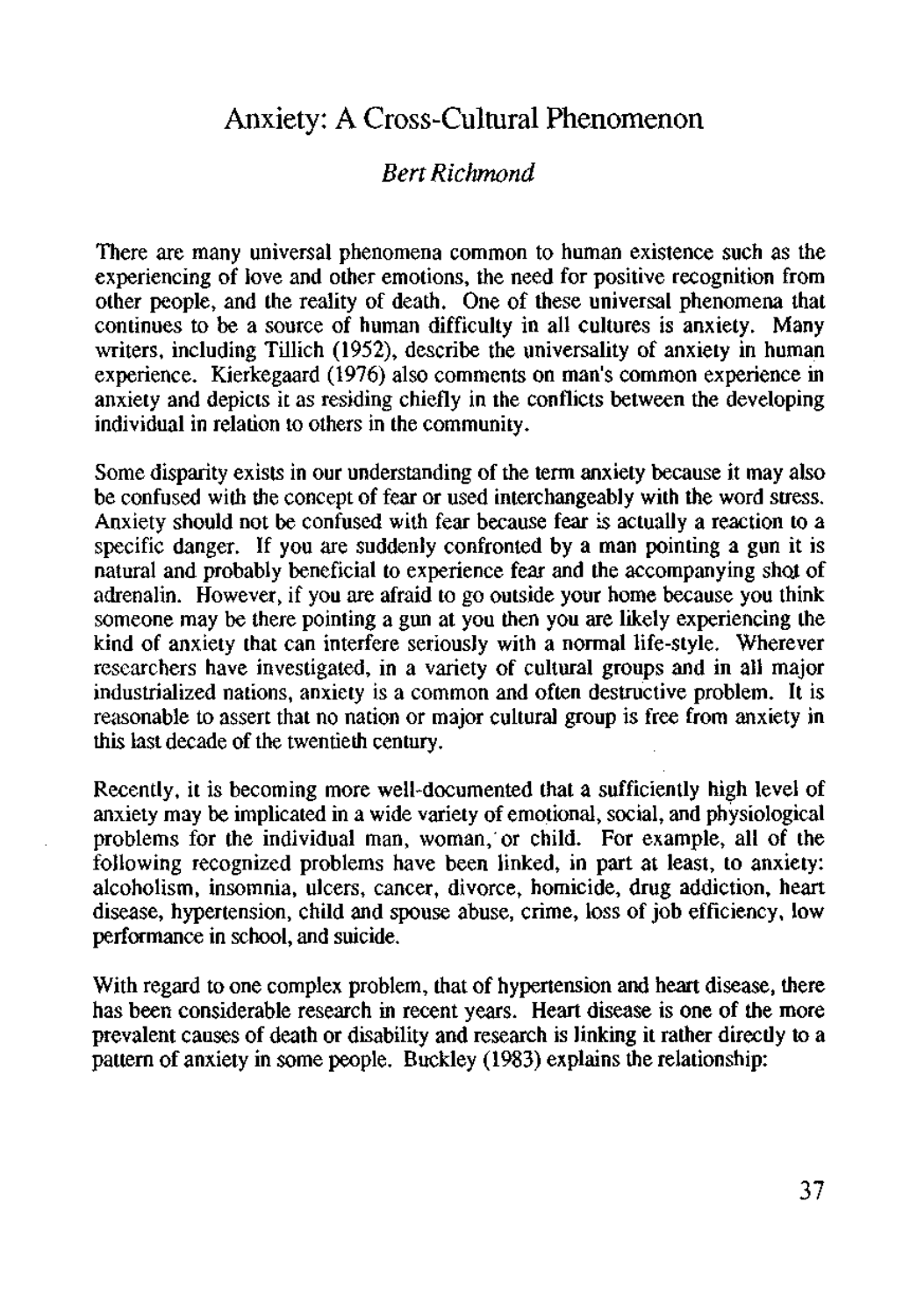The failure of living organisms to adapt to environmental stresses can result in marked pathological changes in the cardiovascular system, especially the development of sustained elevations in blood pressure. Hypertension has been identified as the major contributing factor in the development of cerebral vascular accidents and it also appears to be a major factor in the genesis of congestive heart failure, coronary thrombosis, atherosclerosis, and kidney failure, thus it appears that stress per se is a factor to be considered when investigating the etiology and treatment of cardiovascular diseases.

Another researcher from Germany, Jan Brod (1983), provides an even more specific description of hypertension that occurs as a result of the different conditions of stress:

> A tendency to a salt overload with an inability of the kidney to get rid of it for some of the reasons mentioned above, is the starting point. By raising the blood pressure the organism regains its normal fluid balance. However, it pays a high price for this. By the mechanism discussed at the onset, the high blood pressure starts a vascular degeneration and changes a functional abnormality into a grave and often fatal disease.

Considerable evidence from researchers suggests anxiety is strongly implicated in alcohol and drug abuse. Findings reported by Higgins and Marlatt (1973) and Miller, Hersen, Eisler and Hilman (1974) indicate that anxiety does indeed precipitate increased drinking rates. Kilpatrick, Sutker and Smith (1976) examined 216 hospitalized substance abusers and concluded that anxiety does play a significant role in the development and maintenance of drug and alcohol abuse. Anxiety was described by these patients as the state most often associated with their starting to drink again after they had resolved to quit drinking.

In an effort to understand more completely the nature of anxiety in different cultures, researchers have compared Canadian, Japanese and American children to find that there are cultural differences in the level of anxiety experienced (Richmond and Sukemune, 1984). These psychologists report that Japanese children experience the highest level of anxiety followed by American and then Canadian. There seems to be some positive correlation between the intensity of industrialization in the country and the level of anxiety experienced by children. Some comparisons were also made between German and American children to ascertain similarities and differences in anxiety expressed by these two cultural groups (Boehnke, Silbereisen, Reynolds and Richmond, 1986). These psychologists report similar levels of anxiety for German and American children.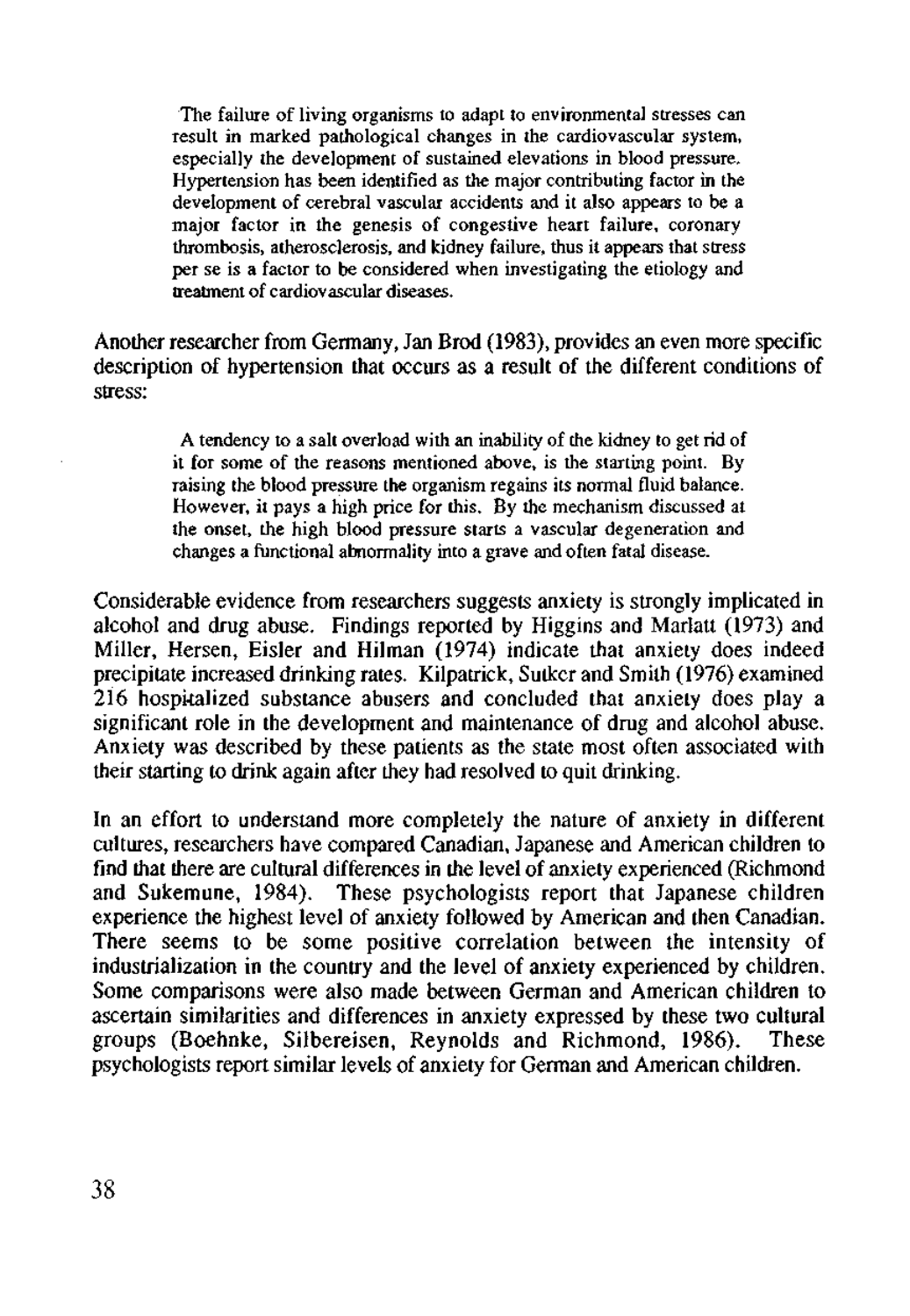As in most other studies of anxiety in children, females in both the German and American cultures report greater feelings of anxiety than do males. Other research with Uruguayan children reveal the existence of anxiety among these children but at levels lower than for comparably aged American children (Richmond, Rodrigo & de Rodrigo, 1988 and Richmond, Rodrigo & Lusiardo, 1990). These studies reveal a very similar pattern of anxiety among Uruguayan as among American children, but with American children revealing generally higher levels of anxiety overall.

Much of the research in anxiety has focussed on test anxiety among all ages of pupils. From primary school to university, students report anxiety at test-taking time. Sometimes the anxiety is severe enough to decrease the performance of students to a significant degree. In one cross-cultural study, Diaz-Guerrero (1976) compared the extent of anxiety expressed by American and Mexican children at test taking. His reported results indicated that Mexican children, as a group, experience significantly higher levels of anxiety than do American, in this kind of examination situation. Also, children from lower socio-economic levels, across cultural groups, experience significantly more anxiety in testing situations than do children from higher socio-economic circumstances. Finally, he reports that girls express significantly more anxiety than do boys at test taking. One of the possible explanations for Mexican children experiencing more anxiety toward test-taking than do Americans is the nature of the test situation itself. Generally, there is less emphasis on the importance of test taking in the U.S. than in Mexico because the results on the test are often not considered as significant in the U.S. as in Mexico. Given the generally higher level of anxiety among American than Mexican children, this explanation appears to have some merit.

In another cross-cultural context, an examination of generalized anxiety among college students (Le Compte and Oner, 1976) report that mean scores range from low to high for the following cultural groups: Spanish, American, Hindi and Turkish. The Turkish sample of students consistently expressed very high levels of anxiety on all measures administered suggesting a very high and generalized level of anxiety. These were all students in college settings and again it is possible that college achievement for Turkish students is a much more threatening experience than it is for students from the other cultures.

The South Pacific region is also experiencing the sometimes very severe results of anxiety evidenced by young people. In a recent issue of the Pacific Islands monthly, North (1990) reports that the Micronesian state of Truk has one of the world's highest rates of suicide. The figures reported are as follows: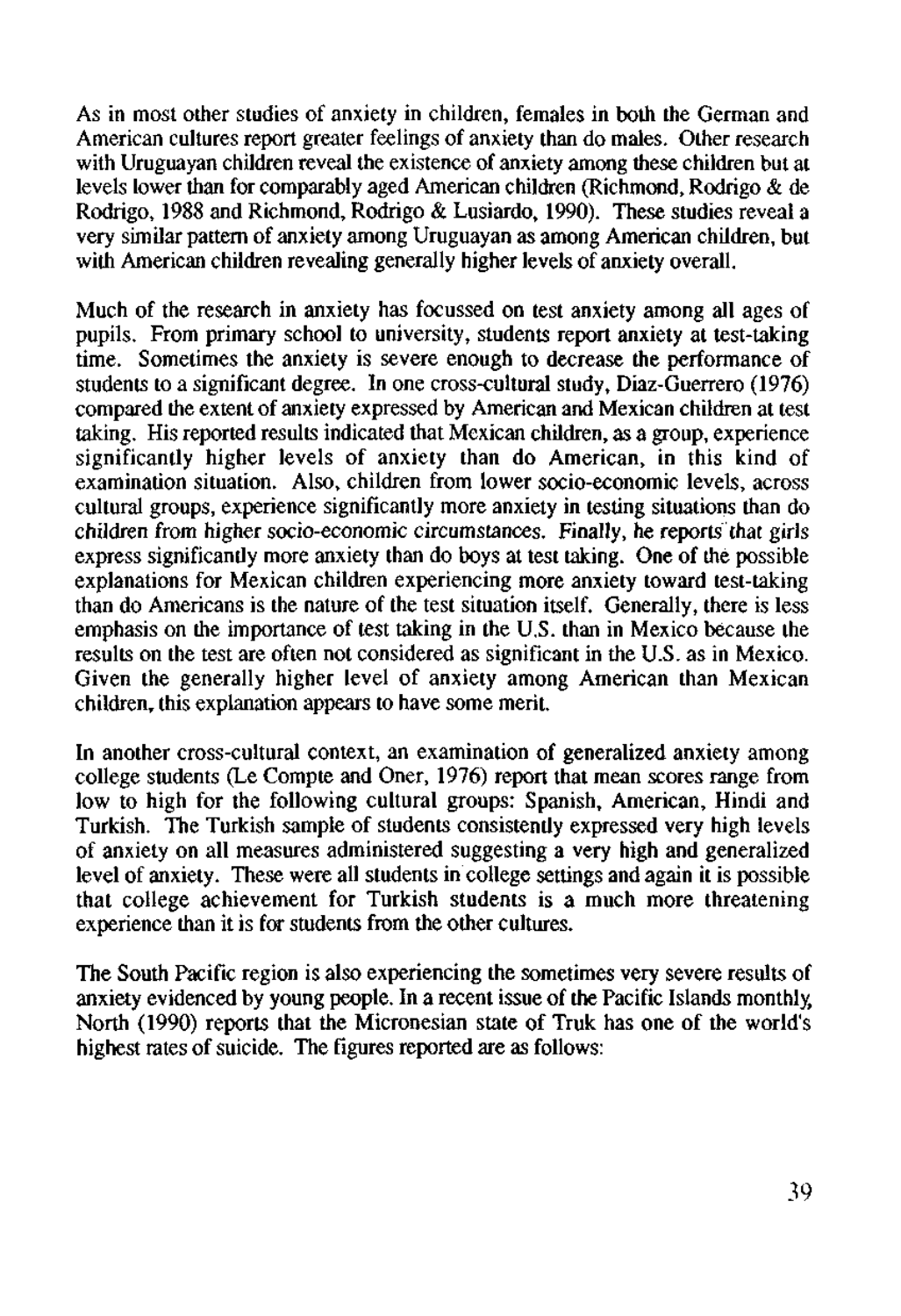| Years   | Suicides per 100,000 Population |
|---------|---------------------------------|
| 1964-67 | 5.7                             |
| 1968-71 | 98                              |
| 1972-75 | 26.1                            |
| 1976-79 | 30.9                            |
| 1980-83 | 38.8                            |
| 1984-87 | 28.3                            |

It is encouraging to note some decrease in suicides for the most recently reported three-year period over the previous three year period but 28 suicides per hundred thousand population constitute a very serious problem. Suicide is reported to be the leading cause of death for males between the ages of fifteen and thirty in Truk. In the 1920 s when the Japanese began keeping statistics on suicides for this area, the rate of suicides per 100,000 population was about 8 and it remained that way until the late 1960 s. The rate of suicides in Truk is now reported to be about 4 times that in Guam and 7 times that in American Samoa.

Although not quite as widespread a problem, the rate of suicides in Western Samoa and Tonga, especially for males, is also regarded as extraordinarily high, higher than in larger countries such as the United States and Australia. The frequency of suicide in Micronesia as well as Western Samoa and Tonga is a subject of extreme concern for Father Francis Hezel who has studied the problem and attempted to ascertain causes as well as possible solutions. Much of his efforts and his conclusions about this problem are detailed in North's article.

The primary precipitating factor for these suicides in the Pacific region appears to be a sense of alienation from one or several family members. The extended family situation is changing in some instances into a more nuclear family with resulting anxiety that usually accompanies changes in the individual's major social support system. Most of the suicides are described by Father Hezel as attributable to an emotional response toward another family member. In the instances reported this family member seemed alienated and this created feelings of anxiety. Although the extended family may represent a source of strength for the individual member, it can also become a source of anxiety when there is rejection, real or imagined, from the chief authority figure in that extended family grouping.

Not only is suicide a significant problem in some areas of the South Pacific, but alcoholism is regarded as a major problem in at least one island nation. A recent newspaper report (Southland Times, 1990, April 18) indicates that Nauru, despite its wealth from phosphate mining, suffers a major health crisis in diabetes brought on by an alcohol rich diet. Many are blind as a result of diabetes and they have one of the lowest life expectancies anywhere (54 for men and 63 for women). Nauru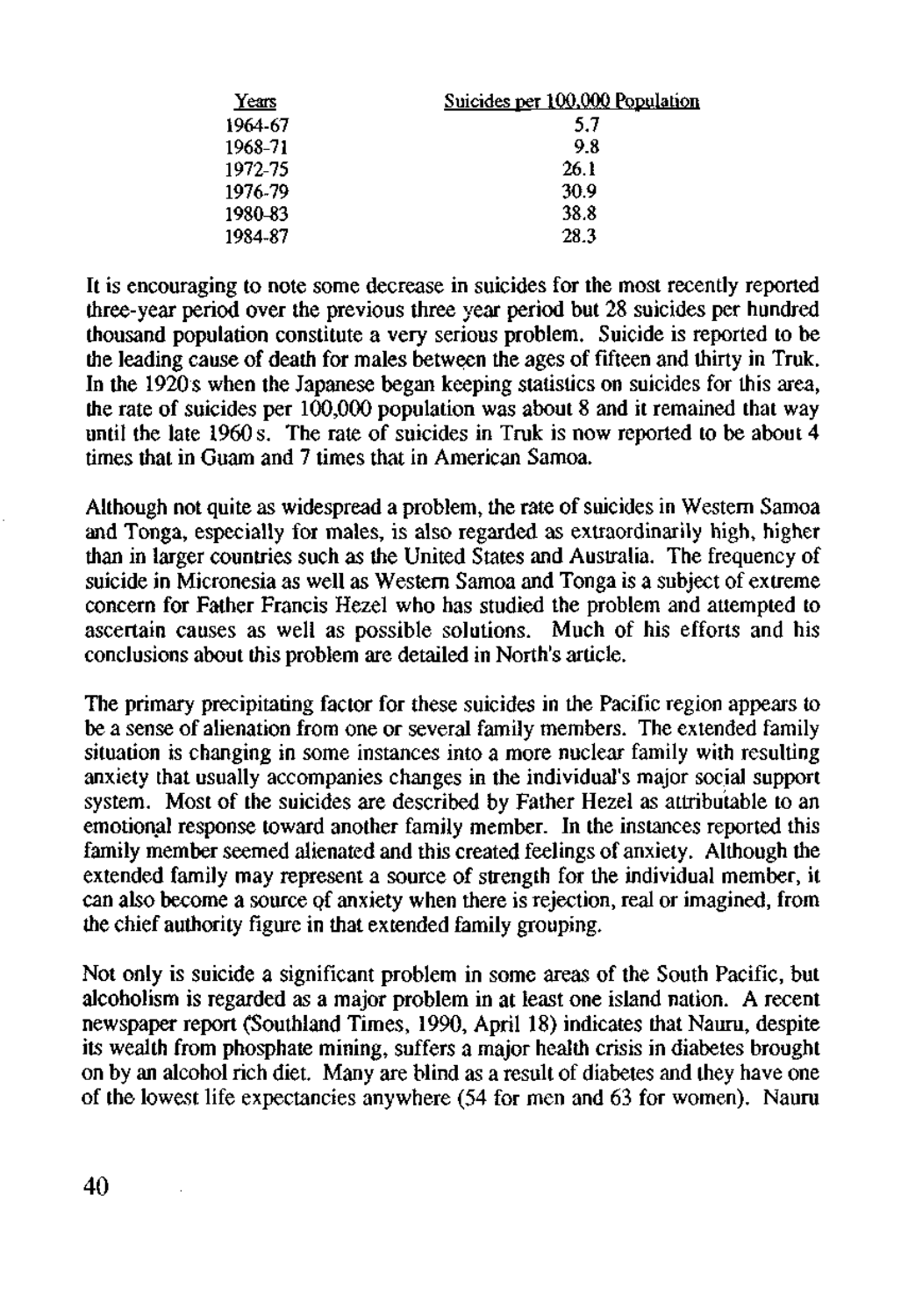has only one sixteen kilometre road on the island but road deaths are the second largest killer of males and alcohol is usually a factor in these road deaths.

Children and adults in the Pacific region, as elsewhere in the world, are being subjected to consistent changes as economic, social and political forces shape their lives in ways previously unfamiliar. Anxiety is present when change is forced upon an individual, and generally speaking, correlates positively with the extent of change. It is to be expected that more change will be expected of Pacific region residents in the future and that anxiety will increase rather than decrease for residents of this area. Whereas in the past, problems of anxiety in any individual might be treated through the network of the extended family, this treatment may no longer be as readily available to each person. Labour conditions may take the individual away from the family altogether. Where the family has become more nuclear, the variety of family members available to offer relief from anxiety is not as great. Also, in those instances where the anxiety of a youthful member is attributable to the family authority figure, there may be no suitable family member to provide relief from anxiety. It is apparent that people in the South Pacific, especially adolescents who are moving from a state of dependence to more independent problem solving, will need greater access to community resources for counselling to help them deal effectively with a variety of anxiety-producing problems. The services normally available through the family or the church must be augmented by professional and confidential services supported by the community.

At the University of the South Pacific in Suva, Fiji there are students from eleven countries in the region including Western Samoa and Tonga - although it is not a regional university for Truk. It is a regional university for many young people leaving their homes, families, and island nations for the first time to live in an alien environment. The close contact with their extended family is no longer available to provide the support it has in the past. As the Student Counsellor at USP explained many of these young students are unaccustomed and therefore reluctant to share their problems with strangers. Consequently, their problems may go unresolved and they may resort to unsatisfactory resolutions of their anxiety and related problems. They may resort to alcoholism or to withdrawal from the university as a technique - certainly both unsatisfactory - to resolve their feelings of anxiety and alienation. There is increasing evidence, among university students as well as among the general population of the Pacific Region, of the need for expanded social, counselling and psychological services to help people confront the anxieties and related problems that are a part of life for us all in the late twentieth century.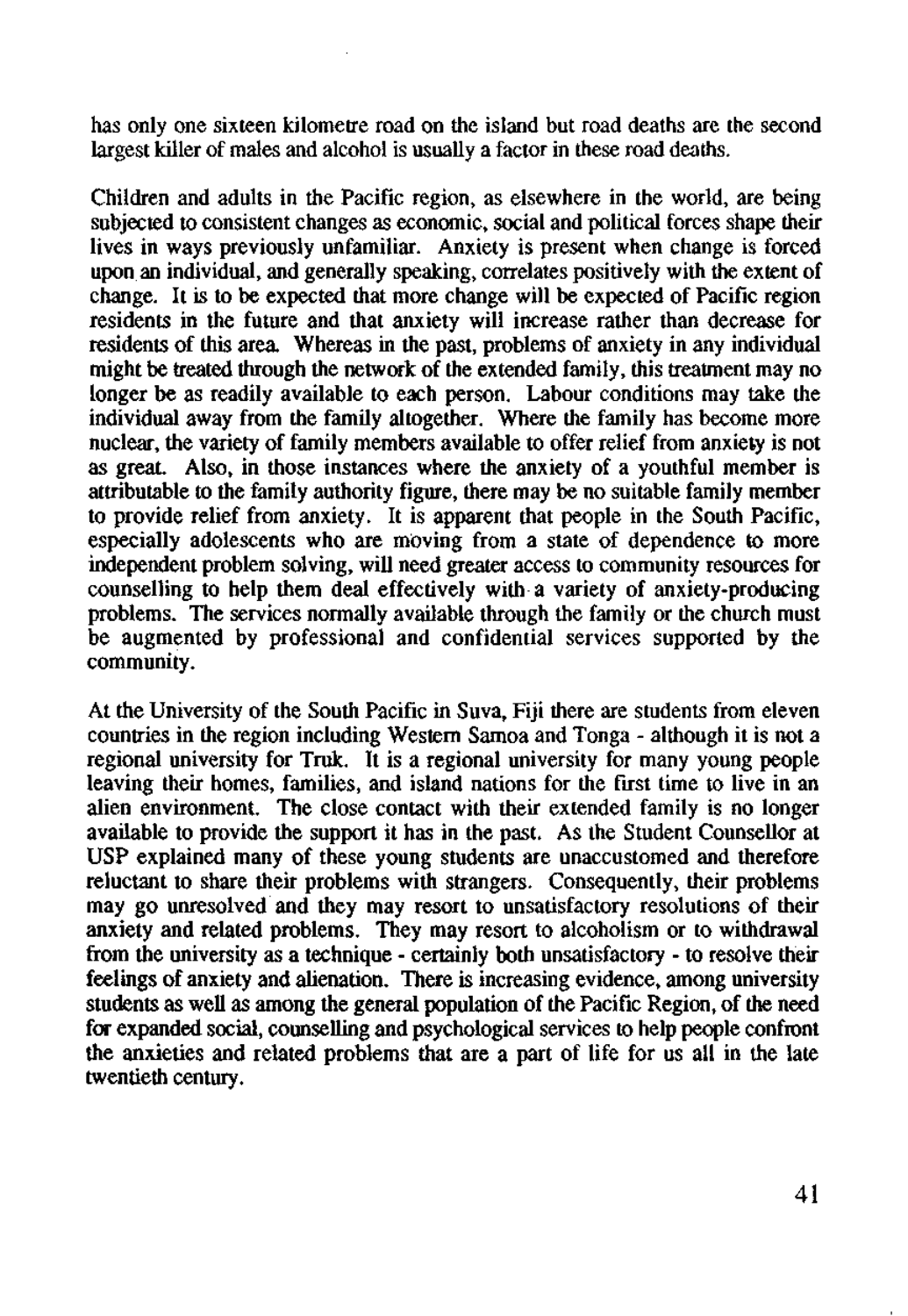The high evidence of suicides in some areas of the Pacific region, the economic, political and social changes that are occuring throughout the world and impacting on this region, emphasize the need for developing counselling or related psychological services to aid those individuals who are unable to cope adequately with the stresses of changes that are inevitable. The people of the Pacific Region enjoy a long history of movement and change to meet the exigencies of their present world at any point in time. It remains for them now to acknowledge the changes that are imminent and to provide for each other the kinds of services that can channel the energy of anxiety responses into positive rather than into destructive forces.

## References

- Boehnke, K., Silbereisen, R.K. Reynolds, C.R., and Richmond B.O. (1986) "What I Think and Feel: German Experience with the Revised Form of the Childrens Manifest Anxiety Scale." *Personality and Individual Difference,* 553-560.
- Brod, J. (1983) "Stress and Artificial Hypertension." In H. Selye, *Selye's Guide to Stress Research,* (V.2), New York: Van Nostrand Rheinhold Company, Inc., pp. 424-425.
- Buckley, A. P. (1983) "Present Status of Stress Research Related to the Development of Cardiovascular Diseases." In H. Selye's *Selye's Guide to Stress Research,* (V.2), New York: Van Nostrand Rheinhold Company, Inc., p. 372.
- Diaz-Guerrero, R., (1976) 'Test Anxiety and General Anxiety in Mexican and American School Children." In Spielberger, C.D. and Diaz-Guerrero, R. Cross-Cultural Anxiety, Washington, D.C.:Hemisphere Publishing Corporation.
- Higgins, R. L. and Marlatt, G.A. (1973) "The Effects of Anxiety Arousal Upon the Consumption of Alcohol by Alcholics and Social Drinkers." *Journal of Consulting and Clinical Psychology,* 41, 426433.
- Kierkegaard, S. (1976) *The Concept of Anxiety.* Ed. and trans by H.V. Hong and E.V. Hong, Princeton University Press.
- Kilpatrick, D.G., Sutker, P.B., & Smith, A.D. (1976) "Deviant Drug and Alcohol Use: The Role of Anxiety, Sensation Seeking, and Other Personality, Variables." In Zuckerman, M. and Speilberger, C.D. Eds. *Emotions and Anxiety.* Hillsdale : Lawrence Erlbaum Associates Publishers.
- Le Compte, W.A. and Oner, N. (1976) "Development of the Turkish Edition of the State-Trait Anxiety Inventory", In Spielberger, C.D. and Diaz-Guerrero, R. (Eds) *Cross-Cultural Anxiety,* Washington: DC : Hemisphere Publishing Corporation.